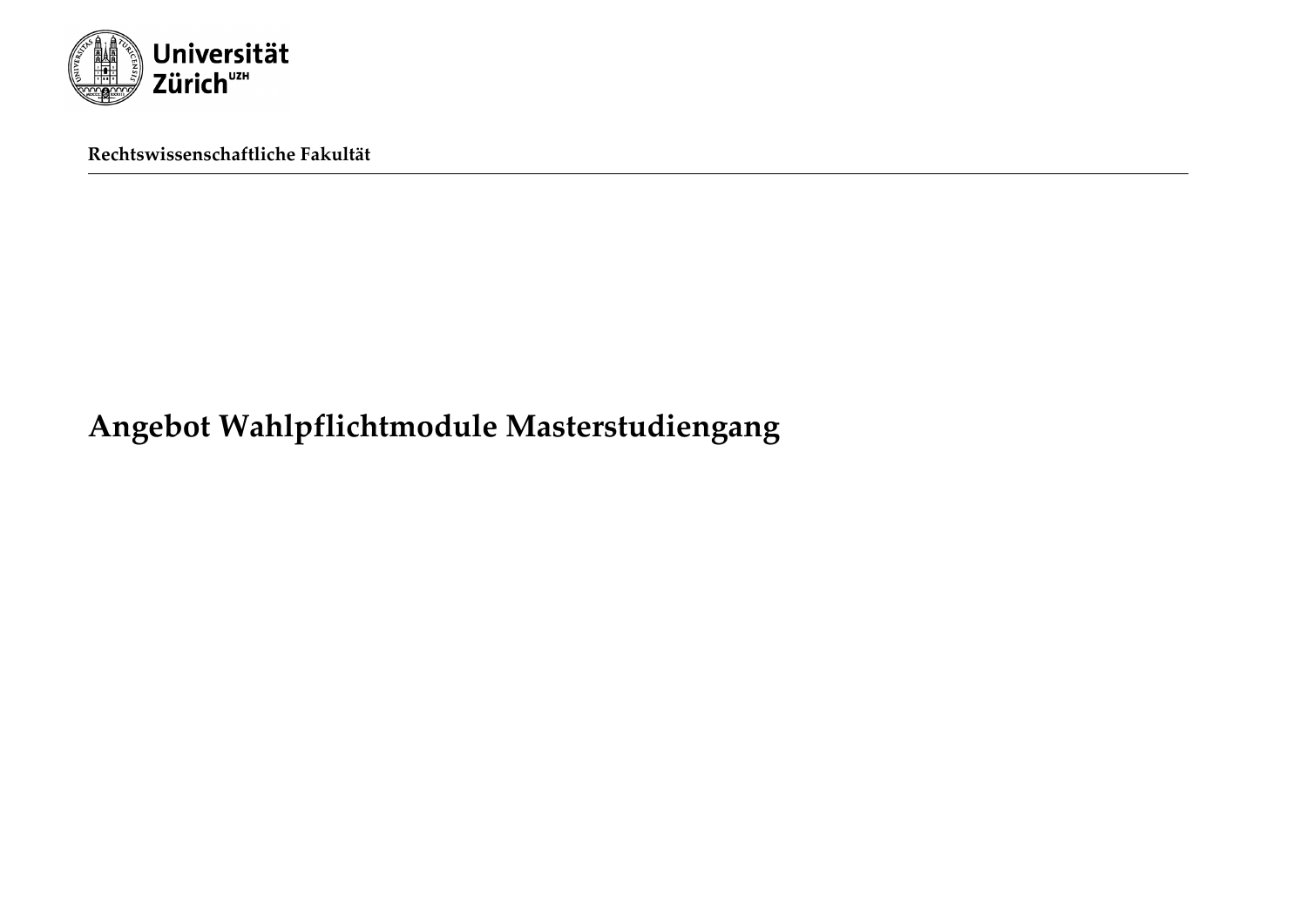## **1. Wahlpflichtmodule Grundlagen**

| Modul                                                                                  | <b>ECTS</b> | Veranstaltung                                                                          | Sprache | <b>ECTS</b> | <b>Semester</b>     |
|----------------------------------------------------------------------------------------|-------------|----------------------------------------------------------------------------------------|---------|-------------|---------------------|
| <b>Ancient Legal History</b>                                                           | 6           | <b>Ancient Legal History</b>                                                           | en      | 6           | <b>HS</b>           |
| Contemporary History of Law                                                            | 6           | Contemporary History of Law                                                            | en      | 6           | <b>FS</b>           |
| Criminology                                                                            | 6           | Criminology                                                                            | en      | 6           | <b>HS</b>           |
| Historische Grundlagen des schweizerischen Privatrechts                                | 6           | Historische Grundlagen des schweizerischen Privatrechts                                | de      | 6           | FS, alle zwei Jahre |
| History of Business Law                                                                | 6           | History of Business Law                                                                | en      | 6           | <b>HS</b>           |
| History of European Legal Science                                                      | 6           | History of European Legal Science                                                      | en      | 6           | FS, alle zwei Jahre |
| History of International Law                                                           | 6           | History of International Law                                                           | en      | 6           | <b>FS</b>           |
| Kirchenrechtsgeschichte und Kirchenrecht                                               | 6           | Kirchenrechtsgeschichte und Kirchenrecht                                               | de      | 6           | <b>HS</b>           |
| Kunst- und Kulturrecht                                                                 | 6           | Kunst- und Kulturrecht                                                                 | de      | 6           | <b>HS</b>           |
| Law and Economics                                                                      | 6           | Law and Economics                                                                      | en      | 6           | <b>HS</b>           |
| Legal History (MLaw)                                                                   | 6           | Modern Times. Legal History of Modern Europe                                           | en      | 6           | <b>FS</b>           |
| Legal Sociology (MLaw)                                                                 | 6           | Legal Sociology                                                                        | en      | 6           | <b>FS</b>           |
| Legal Theory                                                                           | 6           | Legal Theory - Law between Neuroscience, Psychology and<br><b>Behavioral Economics</b> | en      | 6           | <b>HS</b>           |
| Methodenlehre                                                                          | 6           | Methodenlehre                                                                          | de      | 6           | <b>FS</b>           |
| Privatrechtsgeschichte                                                                 | 6           | Privatrechtsgeschichte                                                                 | de      | 6           | <b>HS</b>           |
| Recht und Religion                                                                     | 6           | Recht und Religion                                                                     | de      | 6           | <b>HS</b>           |
| Rechtsetzungslehre                                                                     | 6           | Rechtsetzungslehre                                                                     | de      | 6           | <b>FS</b>           |
| Rechtsphilosophie (MLaw)                                                               | 6           | Rechtsphilosophie                                                                      | de      | 6           | <b>HS</b>           |
| Regulation Without Law? Law and the Technologies of the<br><b>Twenty-First Century</b> | 6           | Regulation Without Law? Law and the Technologies of the<br><b>Twenty-First Century</b> | en      | 6           | <b>HS</b>           |
| Staatsphilosophie                                                                      | 6           | Staatsphilosophie                                                                      | de      | 6           | <b>FS</b>           |
| Verfassungsgeschichte der Neuzeit                                                      | 6           | Verfassungsgeschichte der Neuzeit                                                      | de      | 6           | <b>HS</b>           |
| Verfassungstheorie                                                                     | 6           | Verfassungstheorie                                                                     | de      | 6           | <b>FS</b>           |
| Wirtschaftsrechtsgeschichte                                                            | 6           | Wirtschaftsrechtsgeschichte                                                            | de      | 6           | <b>FS</b>           |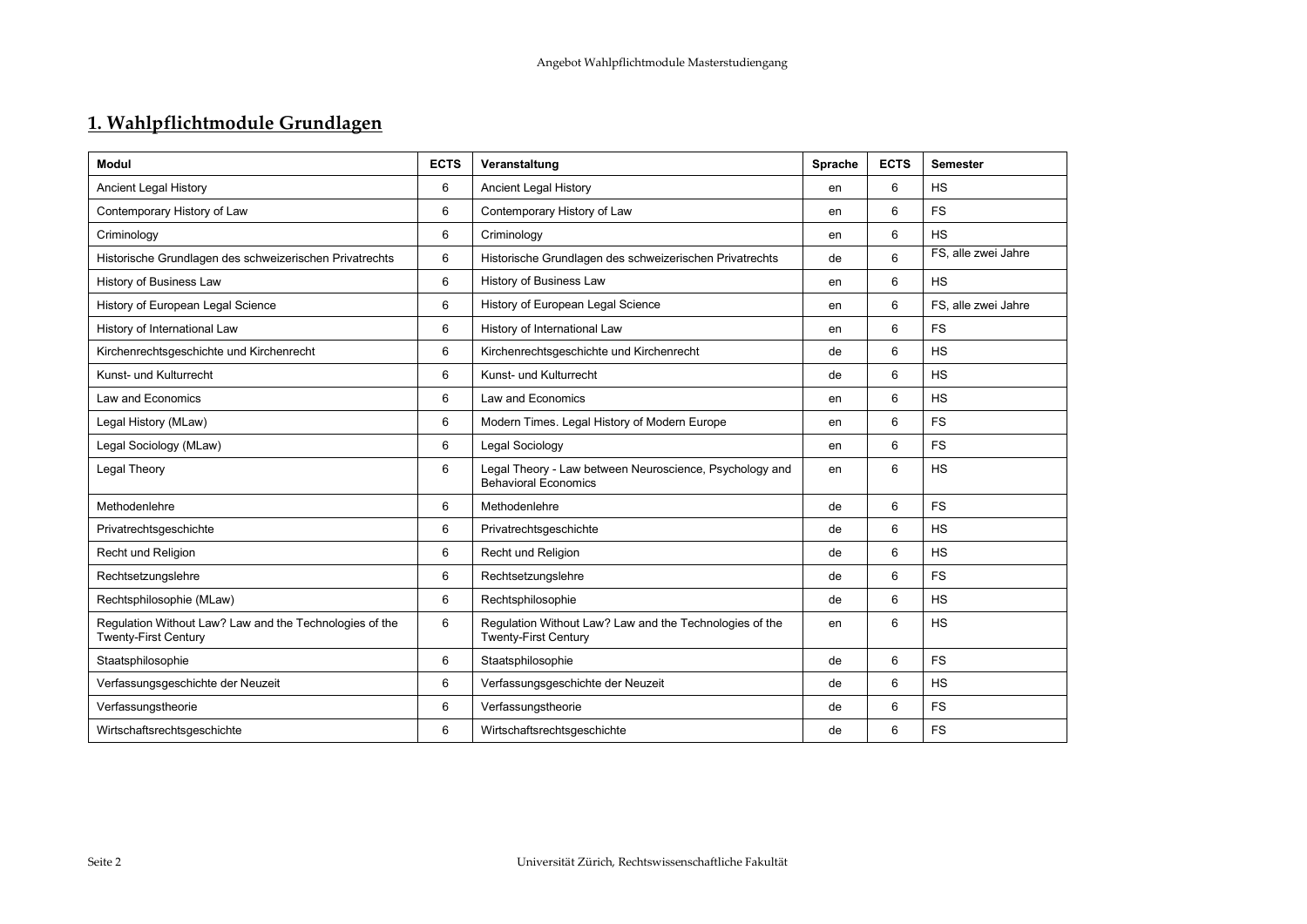## **2. Wahlpflichtmodule Foundations**

| <b>Modul</b>                                                                           | <b>ECTS</b> | Veranstaltung                                                                          | Sprache | <b>ECTS</b> | <b>Semester</b>     |
|----------------------------------------------------------------------------------------|-------------|----------------------------------------------------------------------------------------|---------|-------------|---------------------|
| Ancient Legal History                                                                  | 6           | Ancient Legal History                                                                  | en      | 6           | <b>HS</b>           |
| Contemporary History of Law                                                            | 6           | Contemporary History of Law                                                            | en      | 6           | <b>FS</b>           |
| Criminology                                                                            | 6           | Criminology                                                                            | en      | 6           | <b>HS</b>           |
| History of Business Law                                                                | 6           | History of Business Law                                                                | en      | 6           | <b>HS</b>           |
| History of European Legal Science                                                      | 6           | History of European Legal Science                                                      | en      | 6           | FS, alle zwei Jahre |
| History of International Law                                                           | 6           | History of International Law                                                           | en      | 6           | <b>FS</b>           |
| Law and Economics                                                                      | 6           | <b>Law and Economics</b>                                                               | en      | 6           | <b>HS</b>           |
| Legal History (MLaw)                                                                   | 6           | Modern Times. Legal History of Modern Europe.                                          | en      | 6           | <b>FS</b>           |
| Legal Sociology (MLaw)                                                                 | 6           | Legal Sociology                                                                        | en      | 6           | <b>FS</b>           |
| Legal Theory                                                                           | 6           | Legal Theory - Law between Neuroscience, Psychology and<br><b>Behavioral Economics</b> | en      | 6           | <b>HS</b>           |
| Regulation Without Law? Law and the Technologies of the<br><b>Twenty-First Century</b> | 6           | Regulation Without Law? Law and the Technologies of the<br><b>Twenty-First Century</b> | en      | 6           | <b>HS</b>           |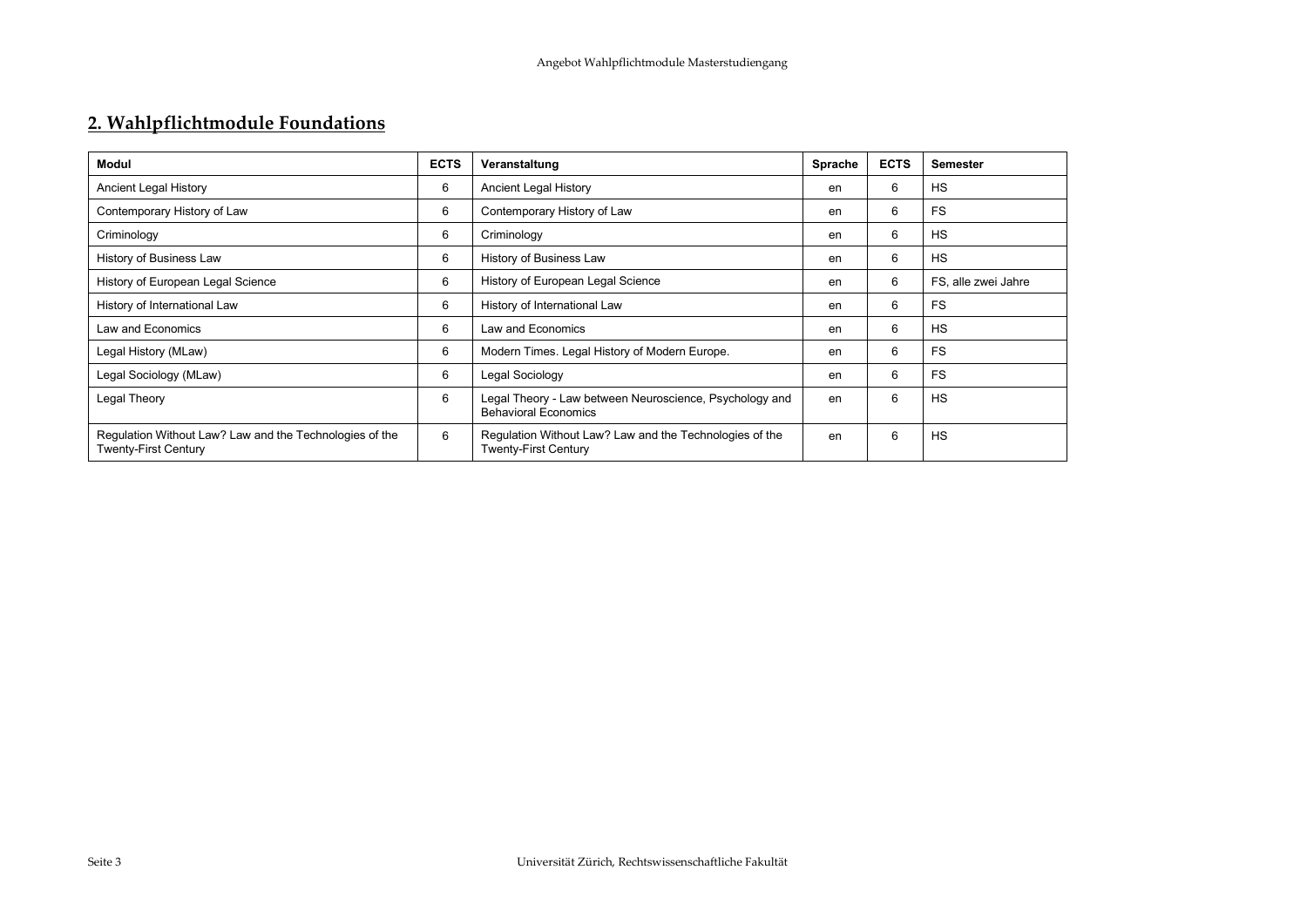## **3. Wahlpflichtmodule International Law**

| <b>Modul</b>                               | <b>ECTS</b> | Veranstaltung                              | Sprache | <b>ECTS</b> | <b>Semester</b> |
|--------------------------------------------|-------------|--------------------------------------------|---------|-------------|-----------------|
| Cross-Border Litigation/ Complex Procedure | 6           | Cross-Border Litigation/ Complex Procedure | en      | 6           | <b>FS</b>       |
| Current Issues in International Law        | 6           | Current Issues in International Law        | en      | 6           | <b>HS</b>       |
| European Criminal Law                      | 6           | European Criminal Law                      | en      | 6           | <b>HS</b>       |
| European Institutions                      | 6           | European Institutions                      | en      | 6           | <b>FS</b>       |
| European Private Law                       | 6           | European Private Law                       | en      | 6           | <b>FS</b>       |
| European Tax Law                           | 6           | European Tax Law                           | en      | 6           | <b>HS</b>       |
| International Commercial Arbitration       | 6           | International Commercial Arbitration       | en      | 6           | <b>FS</b>       |
| International Criminal Law                 | 6           | International Criminal Law                 | en      | 6           | <b>FS</b>       |
| International Economic Law                 | 6           | International Economic Law                 | en      | 6           | <b>FS</b>       |
| International Finance Law                  | 6           | International Finance Law                  | en      | 6           | <b>FS</b>       |
| International Human Rights                 | 6           | International Human Rights                 | en      | 6           | <b>FS</b>       |
| International Organisations                | 6           | International Organisations                | en      | 6           | <b>HS</b>       |
| International Sales Law (CISG)             | 6           | International Sales Law (CISG)             | en      | 6           | <b>HS</b>       |
| International Trade Regulation             | 6           | International Trade Regulation             | en      | 6           | <b>HS</b>       |
| Recent Case Law of International Courts    | 6           | Recent Case Law of International Courts    | en      | 6           | <b>HS</b>       |